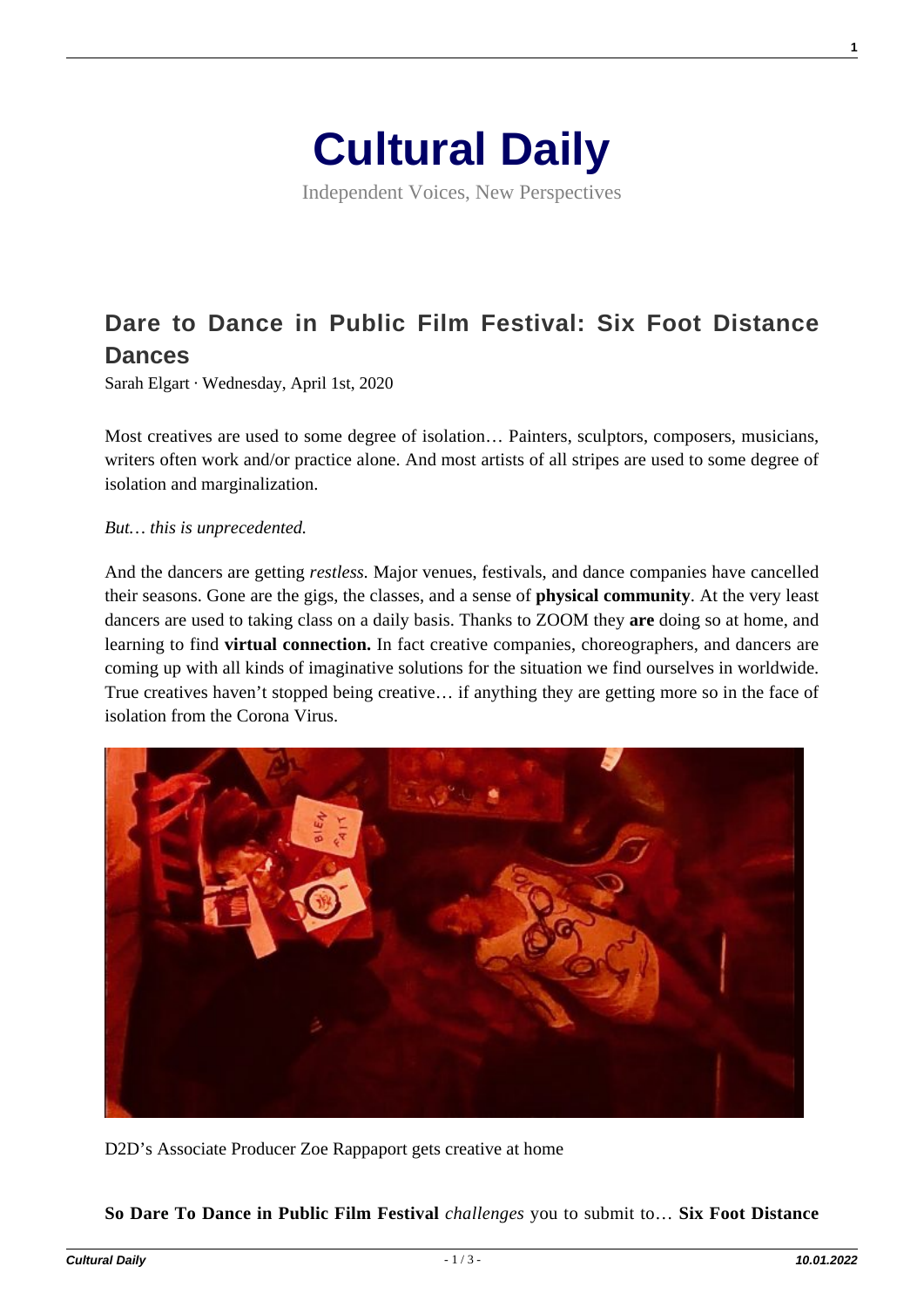#### **Dances**.

How do we dance in isolation… and how do we connect?

How do we create *relevance* dancing in the privacy of our own homes?

What do we feel while being physically limited by an invisible enemy?

In the face of COVID-19, we refuse to be stopped… if anything, perhaps our creativity should be **amplified**.

*So we challenge ourselves and we challenge you…*

**Conceptualize**, choreograph, direct, art direct, & in all ways engage in the creation of a 1-minute or less site-specific dance film inside the privacy of your home.

**Respond** directly to a site your home. Explore shooting coverage & employing multiple camera angles…. *Experiment!*

Use quick cuts, speed ramps… circle the dance, invite the camera *inside* of the dance and *get insidethe feeling* of the dance…

Avoid using only frontal coverage. Feel free to **express** exactly how you feel about what you're going through — what we're all going through.

At the end of each week or so, we will select several one minute or less movies to post to our IG/FB, and eventually (not sure when this will end) we will be selecting 6 winners to receive cash awards and coverage in Cultural Weekly!

## **TO SUBMIT:**

1) Post your film on Instagram & Facebook

2) Tag @dare2danceinpublic, Founder/Director @arrogantelbow & Associate Producer @zoe.rappaport

3) Send in \$6 via PayPal to daretodanceinpublic@gmail.com

4) Make sure to include the social handles of you and/or anyone else involved (be it remotely or in person).

5) If you are not on social media, please e-mail your film to: **daretodanceinpublic@gmail.com?**

Be **creative**, be **moving**, be **wild…** be **whoever** or **however** you want to be.

#### **Be prepared to make it PUBLIC… We dare you too!**

And for inspiration, please see our newest submission from the AMAZING **Sam McReynolds** @sammypmc.

https://www.youtube.com/watch?v=osMPI\_-WIBk&feature=youtu.be